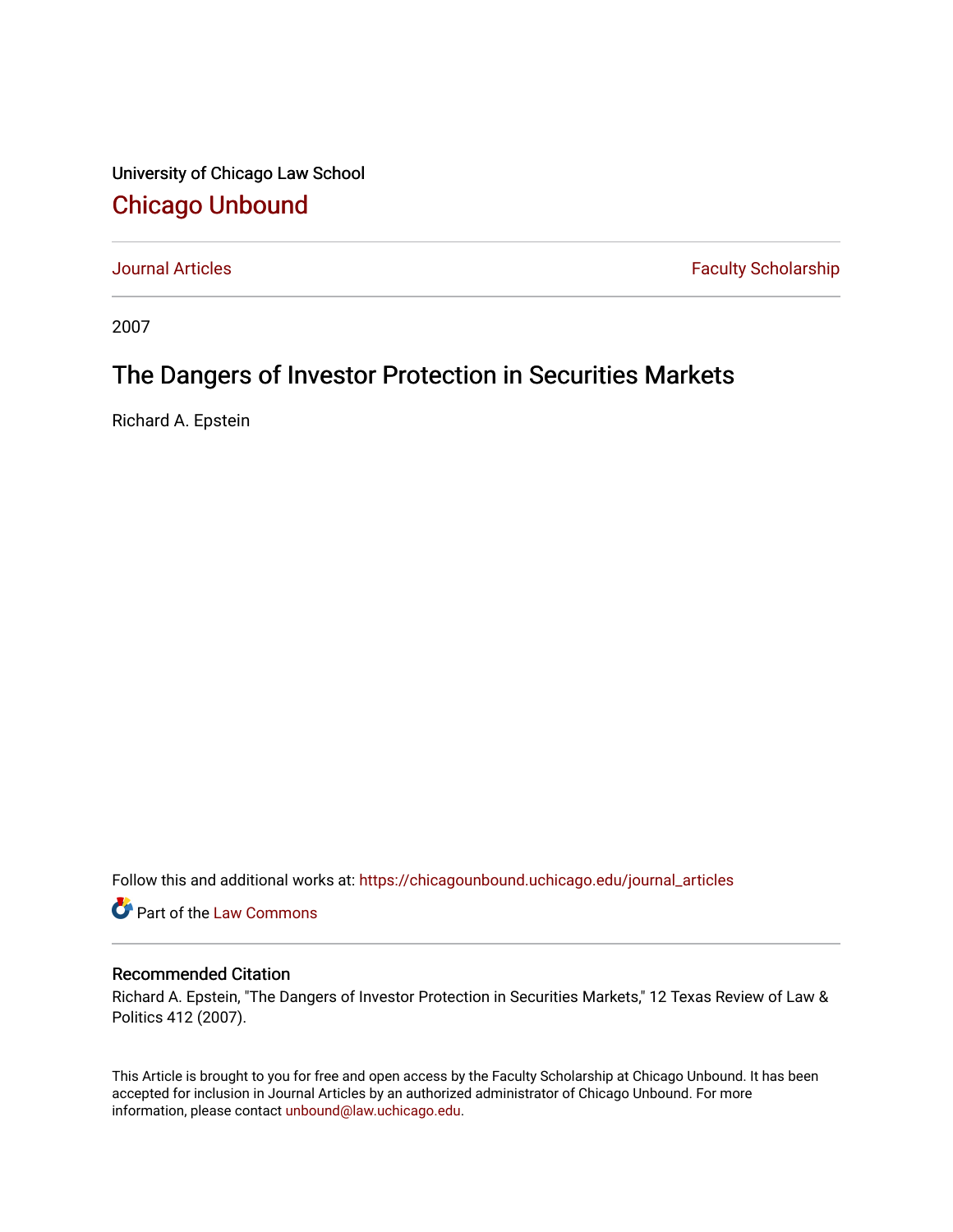# THE DANGERS OF "INVESTOR PROTECTION" IN SECURITIES MARKETS

RICHARD A. EPSTEIN\*

### I. INTRODUCTION: TROUBLESOME TIMES

The purpose of this short Article is to step back a bit from the current controversies to ask this question: What is the proper way to understand the impact of domestic regulation on international securities markets? Any proper analysis has to call into question the basic structure of securities regulation. It must also deal with recent innovations such as Sarbanes-Oxley.

This analysis does not take place in a vacuum. It is instead yet another act in the long-term clash between two worldviews. The first is that of individuals who hold a general classical liberal orientation. That approach sets its initial presumption to fear, not welcome, government regulation of financial markets on the simple ground that private incentives for profit and gain will do a better job of ferreting out fraud and other forms of misconduct than schemes of government regulation that require expensive standard measures-e.g. registration statements-to supply prophylactic responses to fraud. On the other side of this divide lie individuals who think that actors in private markets are much more limited in their ability to detect and to contain fraud. On this view, extensive forms of regulation, including command and control mechanisms, are needed even for transactions that involve only sophisticated parties, and even more so, in order to protect the small investor from various

<sup>\*</sup> James Parker Hall Distinguished Service Professor of Law, The University of Chicago; The Peter and Kirsten Bedford Senior Fellow, The Hoover Institution. A.B. 1964, Columbia College; B.A. 1966, Oxford University; LL.B. 1968, Yale University; LL.D. 2003, University of Ghent. My thanks to Jeana M. Bisnar, New York University Law School, Class of 2010, for her instantaneous and able research assistance.

<sup>1.</sup> Sarbanes-Oxley Act of 2002, Pub. L. No. 107-204, 116 Stat. 745 (2002) (codified in scattered sections of 11, 15, 18, 28, and 29 U.S.C.).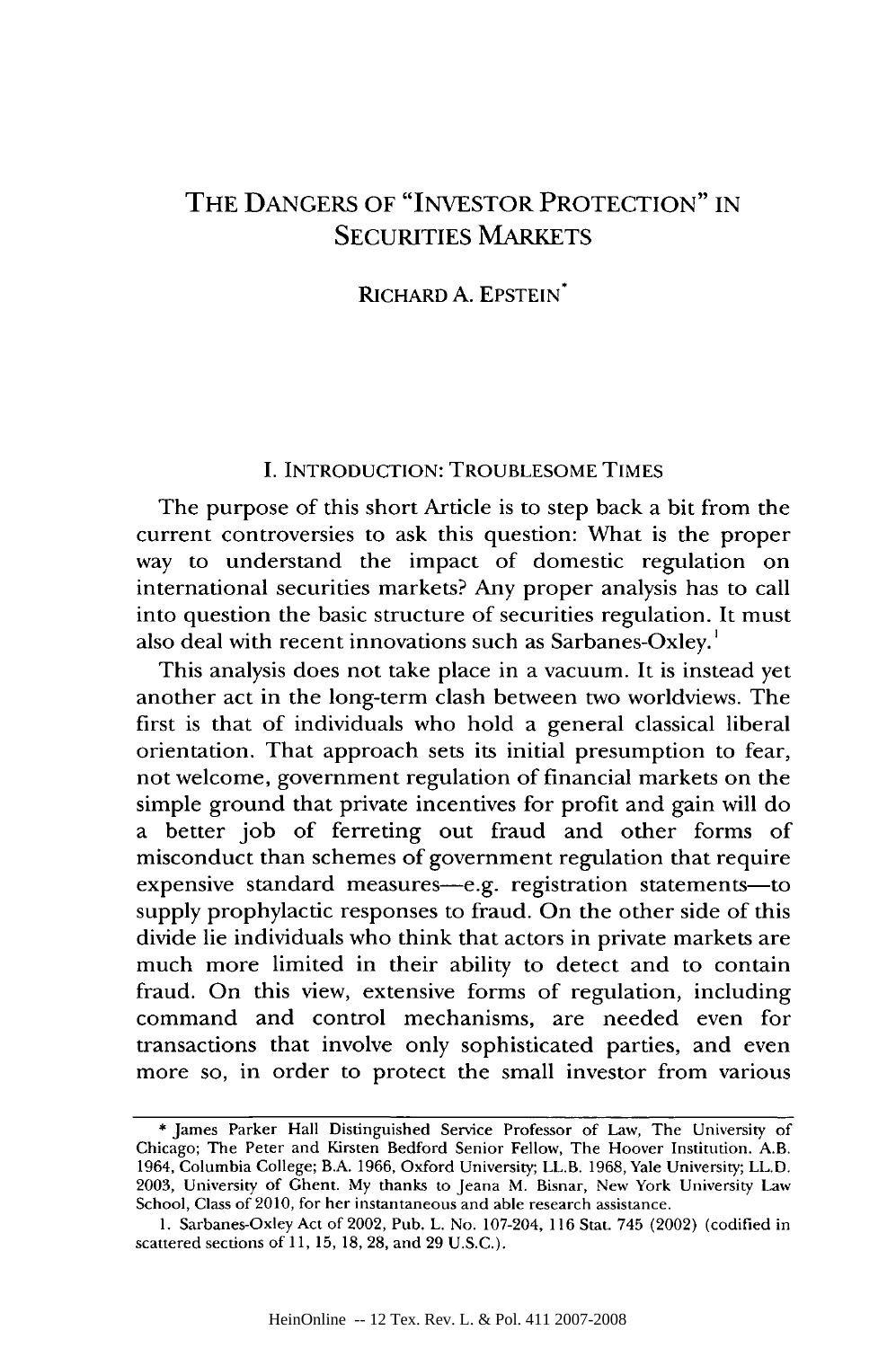forms of abuse. To be sure, within this arena, we need not enter the larger debate over whether we should welcome private capital markets at all. The only question is the nature and extent of the regulation needed to combat fraud and other sharp practices.

Many of these major regulatory schemes must be rethought with the rise of global markets, which surely changes the mix of sophisticated and unsophisticated investors. If any antifraud system of regulation makes sense, then we should expect to draw foreign capital and investors into the United States, for sophisticated investors around the globe crave confidence in the probity of capital markets. But if that assumption on extensive, or new, levels of regulation turns out to be wrong, foreign investors should reduce their position in the United States in light of the dislocation that regulation creates. The direction of capital flows should give strong indication as to the *net* benefit of the package of legislation, even if it will not allow us to decide which particular reforms or practices are desirable and which not.

To set the stage, let me first deal with some of the common misconceptions of regulation, of which it is possible to identify four. The first deals with the unstated depreciation rates of regulation. The second addresses the supposedly inelastic response to regulation. The third deals with the underapprecation of future regulation. The fourth deals with the indirect consequences of regulation. Once this is done, I shall talk about the legal upshot in both administrative and constitutional law that follows from these wrong conceptions: strong deference to government actors, which accelerates the rate of direct regulation, and with it the level of capital flight from the domestic public securities market. Next, I shall evaluate how this framework applies in two concrete situations: the basic design of the securities acts, and the rise of the independent director. The last section then explains why the cumulative impact of these reforms has been to reduce the attractiveness of United States securities markets on the world stage.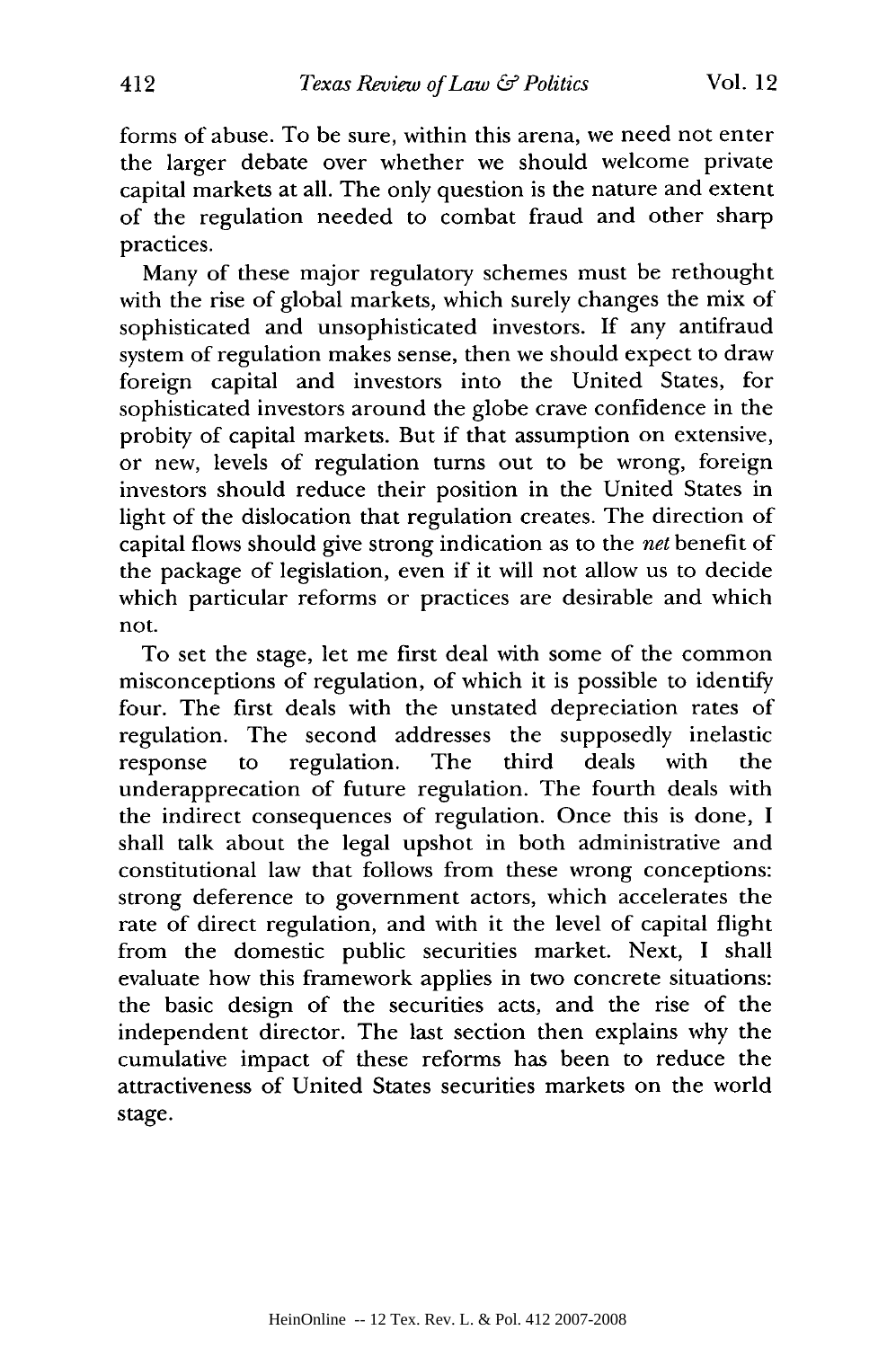#### II. COMMON MISTAKES ON REGULATION

#### A. *Regulatory Depreciation*

The first of the pitfalls associated with regulatory interventions is that of hidden depreciation. Regulation, especially good regulation, should be thought of as a kind of social asset. Its value is determined like that of any other asset. What is the value of the system when it is first put into place? And what is its rate of depreciation (or, occasionally, appreciation) over time? There are some statutes, which have high initial values and low, even nonexistent rates of depreciation. My favorite example is the Statute of Frauds, circa  $1677$ ,<sup>2</sup> which retains its value with real estate transactions to the present day. The reason for this impressive durability is that the statute only requires certain simple formalities-written instruments signed by the party to be charged-whose value *increases* as underlying deals become more valuable and more complex. Stated otherwise, the Statute of Frauds retains its power because it offers a simple set of intuitive precautions that facilitate, not frustrate, voluntary transactions. Other regulatory schemes of course have more interventionist ambitions, and these are more likely to depreciate at a very high rate. Unfortunately, regulation, unlike market behaviors, does not have the key advantage of decentralized self-correction. To give but one example, the recent Telecommunications Act of 1996<sup>3</sup> was predicated on the assumption that land-based telephones would remain dominant, so that regulation of local exchange carriers was the key to breaking down their "last mile" advantage. Sorry. The improvement in cell phones, the rise of VOIP telephony and a thousand other innovations, large and small, have rendered that framework obsolete. Today landlines are shrinking both in absolute numbers and as a percentage of total service. Yet twelve years later, there is no assurance that the Congress will pass the next generation of regulatory controls, given the new interest groups that have emerged. Securities regulation is not immune from the same rate of depreciation, given the vast technological transformation of trading technologies.

<sup>2.</sup> Statute of Frauds, 1677, 29 Car. II., c. 3.

<sup>3.</sup> Telecommunications Act of 1996, Pub. L. No. 104-404, 110 Stat. 56 (codified as amended in scattered sections of 47 U.S.C.).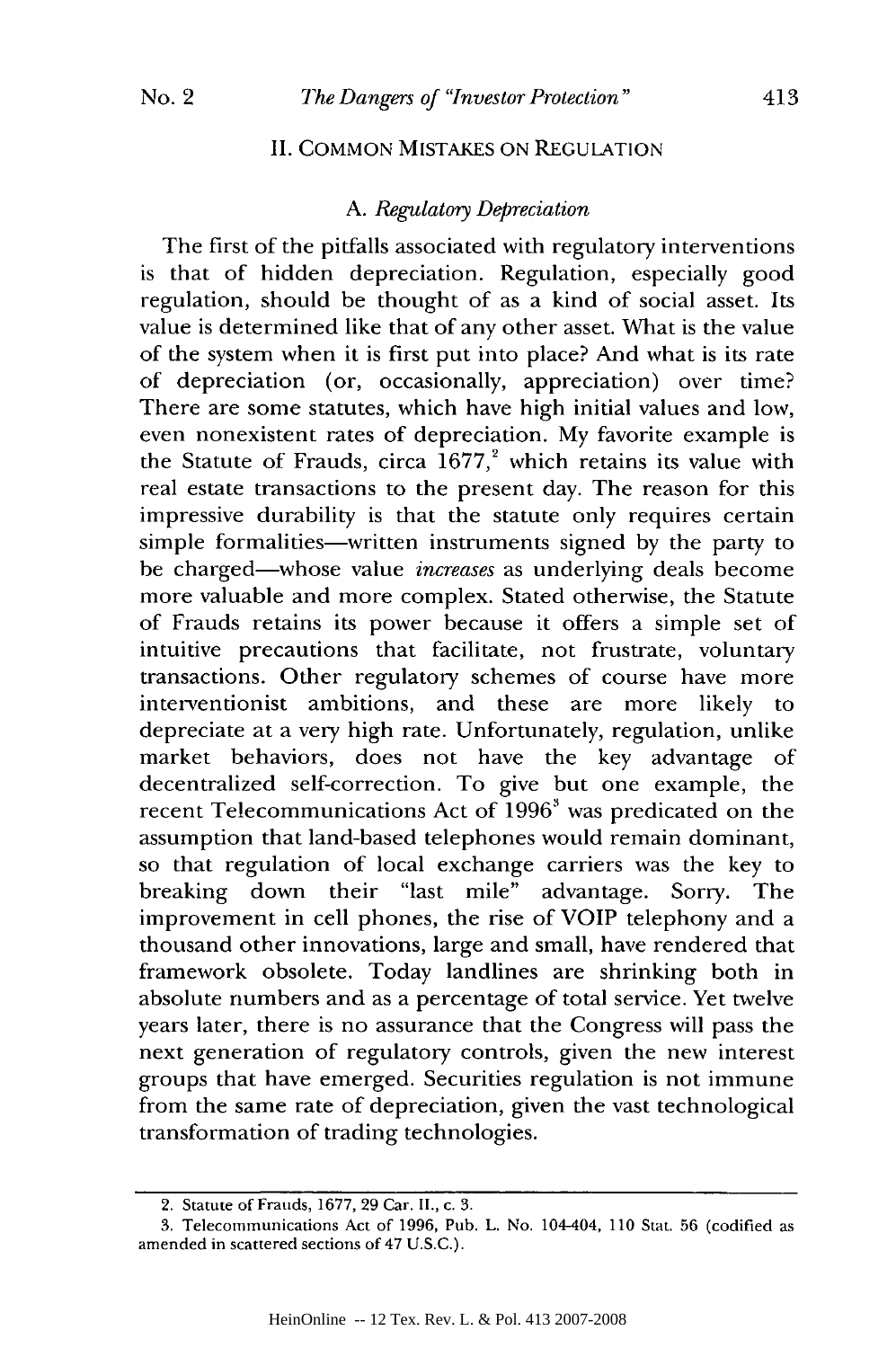#### *B. Inelastic Private Responses to Regulation*

A second mistake often made by modern defenders of regulation is to assume that most private markets are marked by an enormous amount of firm inelasticity; there is, in other words, relatively little private response to government regulation. Here is one domestic example. A typical defense of the minimum wage runs as follows: if one paid workers seven dollars an hour, and if one raises it to nine dollars an hour, one pays workers an extra two dollars an hour. The total wage bill is a simple exercise in mathematics. If there were 100 workers before the wage increase, there would be 100 workers after it, so that the total wage bill would increase by \$200, leaving everything else unchanged. Few people will utter the proposition in this mathematical form, but it is implicit any account that insists that minimum wages "help" or "protect" all workers. Accordingly, the conscientious regulator need not worry about whether employers are going to reduce the number of employed workers in response to the mandated wage increase.

In so doing, however, they make the fatal mistake of assuming that small (or even not so small) changes in regulation have no effect on private decisions. One way to put this point is to ask the question of whether there would be any change in employment levels if the minimum wage level were set a single penny above the prevailing market wage. The obvious response is, who would fire a worker to save a cent? But what about the second cent and the third? That said, it does seem clear that the \$2.00 raise will have some consequences, even though it is simply the sum of 200 penny increases. If so, then the question arises: how can the totality of these increases matter, when each component of them does not? And to that challenge there is really no reply.

The key point to extract from this example is that, as the price increases, the quantity demanded goes down. Any demand function is continuous and monotonically declining, even if it is not linear. Each increase in prices, whether required or voluntary, will produce a decrease in demand. It does not follow, however, that for infinitesimal increases in price, there will be an observed decrease in quantity. All that can be said with complete confidence is that there is always a positive probability, even one that is tiny, that any price increase will produce that associated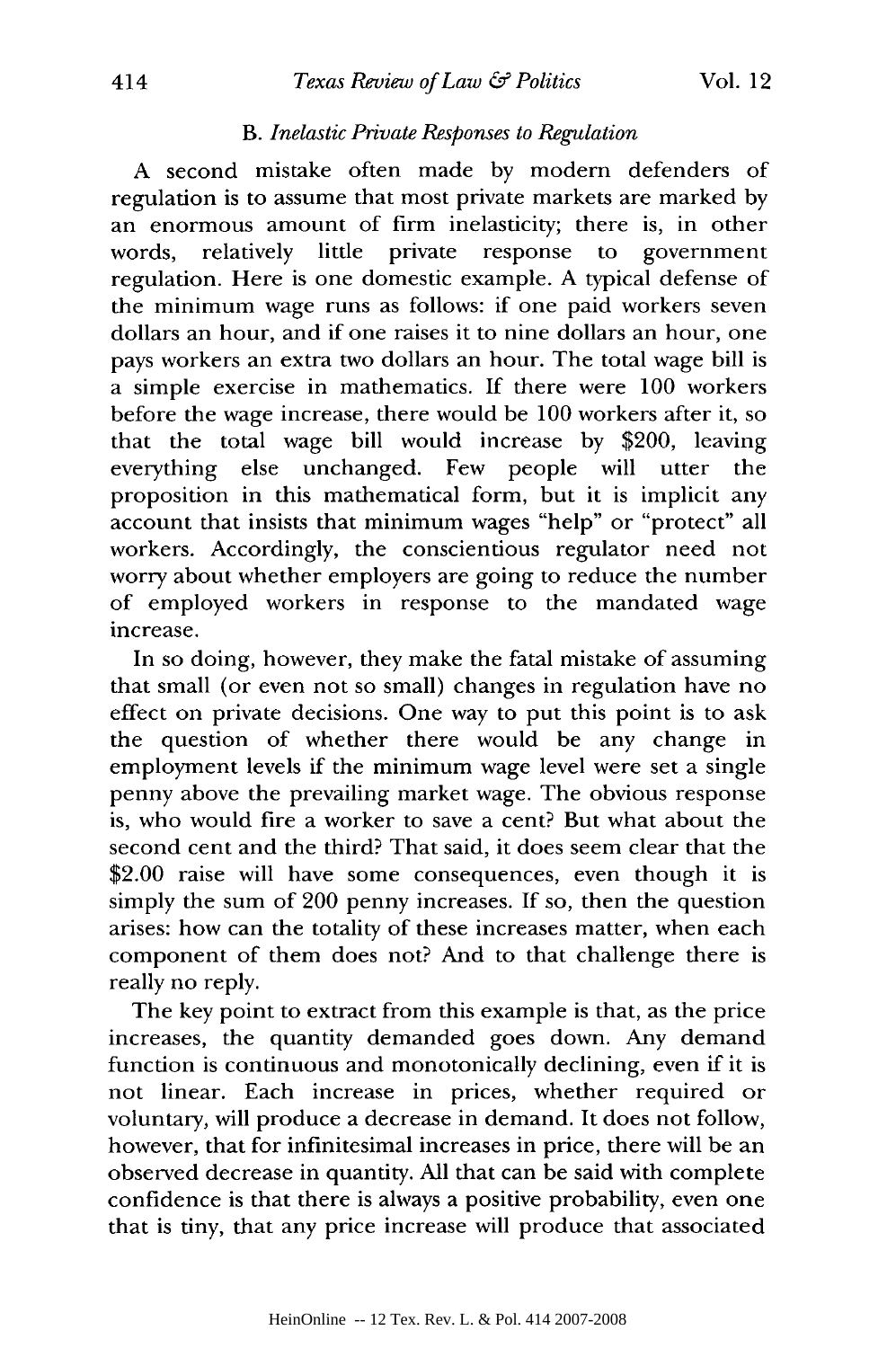415

quantity reduction. As the intervals get larger, the results become inexorable. And we know from politics that no one will invest the political capital to make infinitesimal changes. We should therefore in all real-world settings observe the changes in supply. And the same arguments apply to changes in the quantities supplied as a function of price. There are no "safe" intervals where regulation can operate to provide protection in one dimension-e.g. price-without generating risks in another-e.g. quantity. And what happens for monetary changes applies with equal force to regulatory burdens that always cash out to some monetary equivalent. The only questions therefore to worry about are the extent of the changes, never their existence.

Therefore, the naive regulator who starts with the initial assumption of an inelastic response is always going to opt for more extensive systems of regulation than will prove in practice to be sustainable in the long run. In contrast, anyone who starts from the opposite assumption-namely, that individuals and firms are always on a slope, and never on flat terrain-will be more cautious in designing regulatory schemes because of the abiding fear that regulated parties will respond in ways that undermine the regulatory objectives. The quantity demanded of *anything* goes down as the price goes up—regulation included. At this point the arguments play out just as they did with the minimum wage. Magnitudes matter in regulation. Modest regulations will not generate much of a difference. Extensive schemes will. Beware of any argument that says a small change just makes "no difference."

## *C. Anticipated Additional Regulation*

A third caveat also applies with special force to new regimes of taxation and regulation. The impact of a modest regulation must be thought of not only in a static, but also in a dynamic sense. A new small tax or regulation will generate a modest response only if the regulated parties are confident that the severity of the tax or regulation will not increase with time. But in a world with few binding constitutional protections against regulation or taxation, that simplifying assumption is likely to prove wrong. In particular, regulated parties that have to make front-end investments lasting several years are always afraid of the camel that gets his nose inside of the tent. Before the onset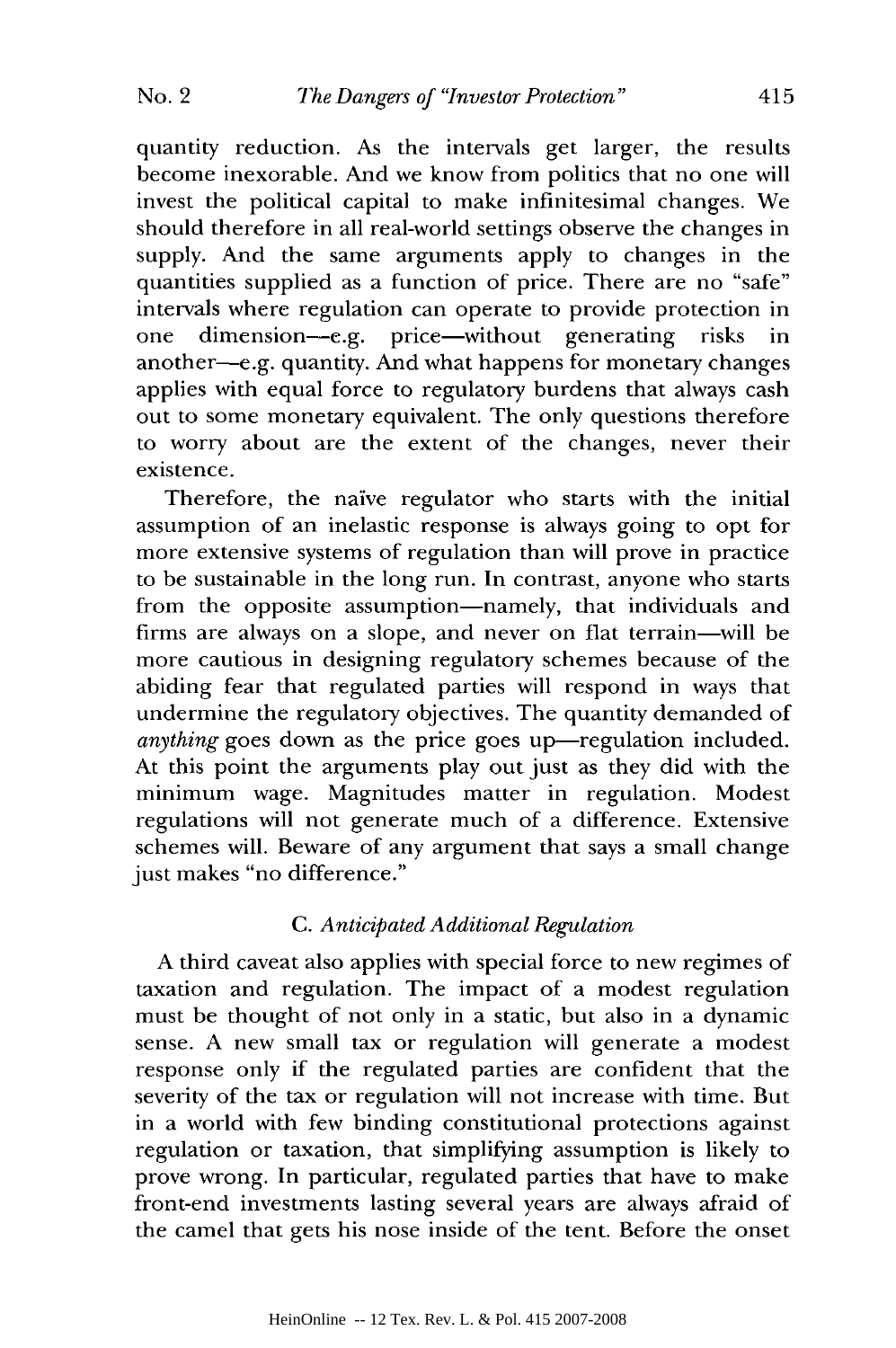of the new regulation, the regulatory environment looked constant. But once the new regulation is in place, then the political dynamics change. To get the regulation through, regulators will assure people that conscientious regulators will keep it mild so that there is nothing to fear. No firm guarantees, of course.

Stage two can quickly follow. Once the regulation is in place, the argument then switches. The earlier promises of restraint are forgotten. Or it is said that changed circumstances requires more aggressive intervention. At the same time, the initial approval of the regulation is said to put to rest all doubts as to its wisdom in principle, or when relevant, to its constitutionality. The only question is the matter of severity or degree, or the very type of decision that has to be left to political, not judicial bodies. The upshot is that the initial round of regulation (or taxation) is used to establish the program, after which increases are easier to come **by.** The political strategy is to get to a highregulation or high-taxation regime in two stages rather than one. And if regulated (or taxed) parties perceive that this twostep will take place, their response in the initial period will reflect their anxiety of future government action. In dealing with regulation, therefore, the disputes will be telescoped. The resistance to the initial regulation (like its support) will reflect the discounted probability of more exacting amendments, just as it would for the (less likely) prospect of repeal. The battle will be more intense than one might suppose and so too the magnitude of its effect. There are no secrets in a world in which a second wave of regulation can follow the first. The regulator who misses these tendencies, and therefore assumes that regulated parties have short time horizons, will systematically underestimate the rate at which capital moves across jurisdictional boundaries, both within the United States and internationally.

#### *D. Direct and Indirect Consequences*

A fourth common mistake of regulators is to assume that the indirect consequences of regulation are small and can therefore be safely ignored. **If,** however, what **I** contend with respect to elastic responses to regulation is correct, then indirect consequences are likely to undermine the efforts of regulators to confine the private responses to some narrow domain. Here the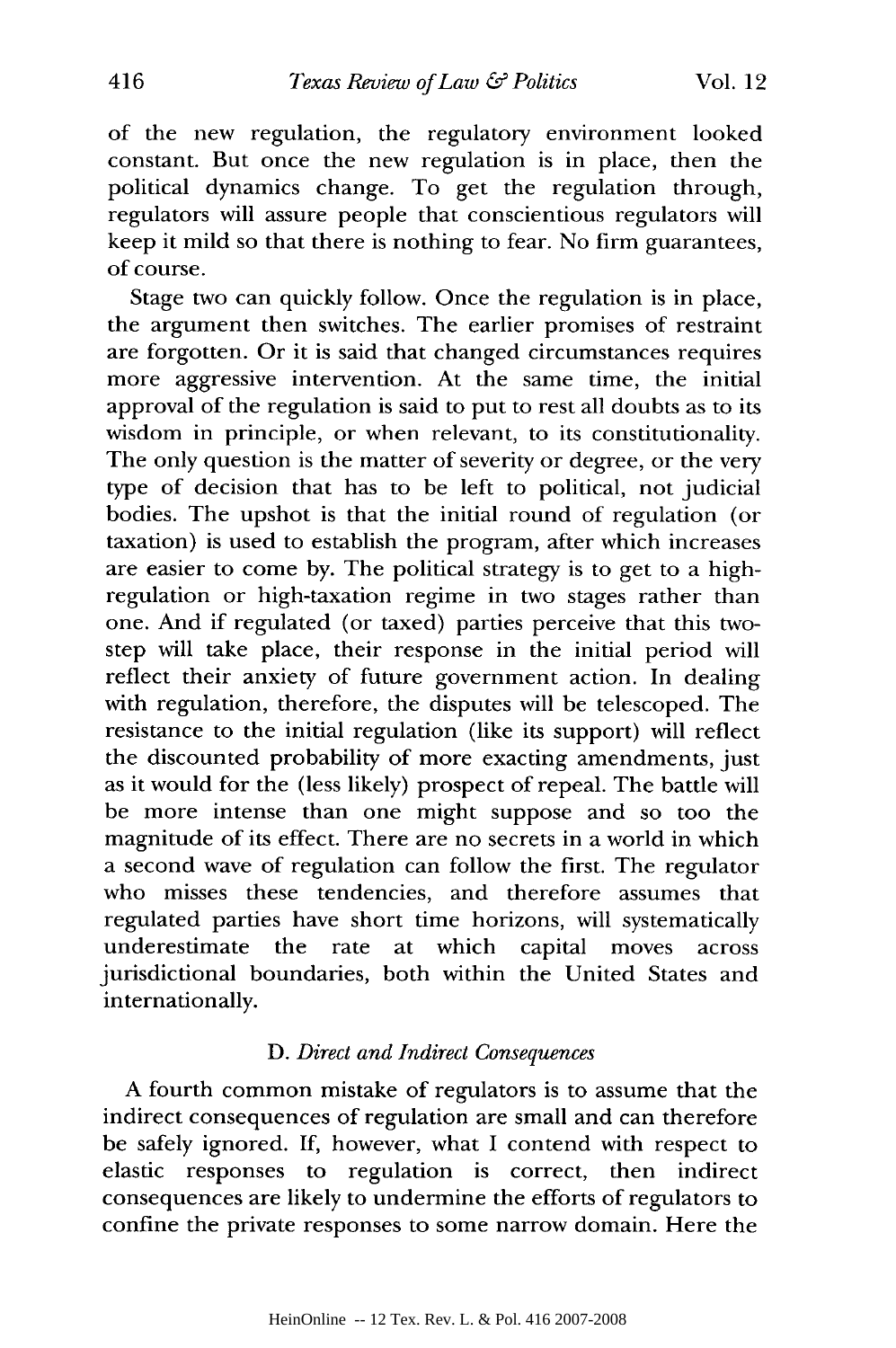simple observation is this: regulation will surely influence the supply and demand of the regulated goods and services. But in addition, it will exert a powerful influence over the supply and demand of all the complements to and all the substitutes for the regulated goods or activities. These cascade effects will add up very quickly, carrying with them the potential to set up alternative business regimes that are beyond regulation. Or alternatively, where the substitutions are difficult to arrange, the regulations could cripple those activities that are heavily dependent of the vitality of the regulated sector. Drive financial activities out of the United States, and the large investment banks may follow their clients overseas. But many local employees and real estate owners will have fewer options, and will therefore be caught in a heavy downdraft.

The reason for these diverse responses is not hard to see. Think of the current system as one that is in relative equilibrium. The question now is what adaptive responses will take place if a regulator adds one (or more) powerful constraint onto the system. The simple truth is that the tighter the constraint the more extensive the disruptions for the regulated parties and for those who do business with them. Any stress on these indirect consequences helps legitimate a regime of laissezfaire. All too often the regulators listen to those people who claim that they should receive special protection because of the dislocation that comes from market forces, often generated by persons who have less political clout than they do. The dozen victims of market innovations are easy to see when they are let go from bankrupt firms. The hundred winners from the new innovations that may never take place cannot come forward to defend their interests in person before political bodies. The visible persons hurt by ruinous competition can easily wring special concessions from legislators that slow down the technological or business shifts or give some special compensation packages to those who are displaced by them. Taking into account only the position of the visible losers-e.g., those displaced by mortgage foreclosure-gives a systematically misleading account of what should be done. This response could in the end negatively influence the willingness of foreign investors to place their capital in American markets. All too often, the unwillingness, or inability, to take into account these indirect effects leads to systematic overregulation.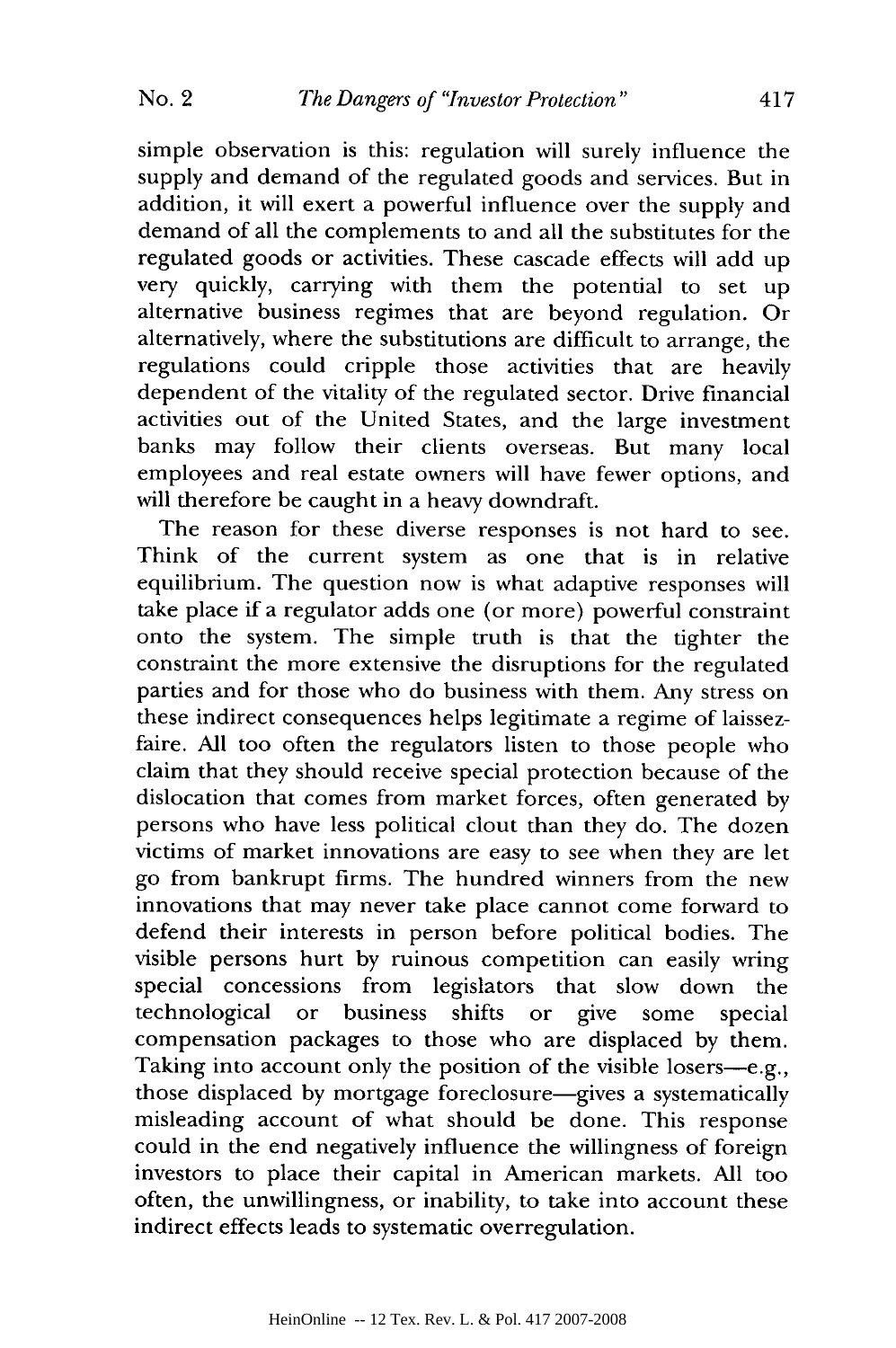# III. PAYING THE PIPER: DEFERENCE TO THE "GOOD FAITH" **REGULATOR**

The four mistakes that I have just outlined have important consequences for the shape of American law, as it operates in both the domestic and international arenas. In a world in which the pitfalls of regulation are constantly understated, it is easy to defend the general proposition that regulators who act in good faith should be given the benefit of the doubt. That simple proposition manifests itself in countless ways in our current legal system. At the constitutional level, it tends to neuter all challenges to regulation based on the traditional ground that they interfere unduly with liberty and property. In the end, therefore, federal and state regulators have carte blanche to decide whether the interference is justified. At the administrative law level, it can easily lead to a form of extreme deference to administrative agencies, now embodied in Chevron U.S.A. Inc. v. Natural Resource Defense Council, Inc.,<sup>4</sup> on the grounds that their supposed expertise and neutrality should not be attacked by courts that cannot hope to understand the complexity of the underlying issues.

This one-two punch has had a powerful influence on American law, so much so that it is virtually impossible to mount a successful challenge to any major regulatory scheme no matter how perverse and anticompetitive its effects. The same courts that often do a good job figuring out which business practices are anticompetitive under the antitrust laws are now wholly unable to bring the same analytical tools to bear on various forms of administrative regulation. Most judges are now aware of the anticompetitive effects of any antitrust decisions that are justified on the ground that they restrict predatory practices.<sup>5</sup> But let them don their constitutional hats, and they are unable to find themselves unable, or unwilling, to mount any attack on

<sup>4.</sup> Cheron U.S.A. Inc. v. Natural Res. Def. Council, Inc., 467 U.S. 837 (1984) (deciding that where a statute is unclear, courts should defer to the agency' s permissible construction of the statute).

<sup>5.</sup> See, e.g., Weyerhaeuser Co. v. Ross-Simmons, 127 S. Ct. 1069 (2007); Matsushita Elec. Indus. Co. v. Zenith Radio Corp., 475 U.S. 574 (1986); Bell Atlantic Corp. v. Twombly, 127 **S.** Ct. 1955 (2007).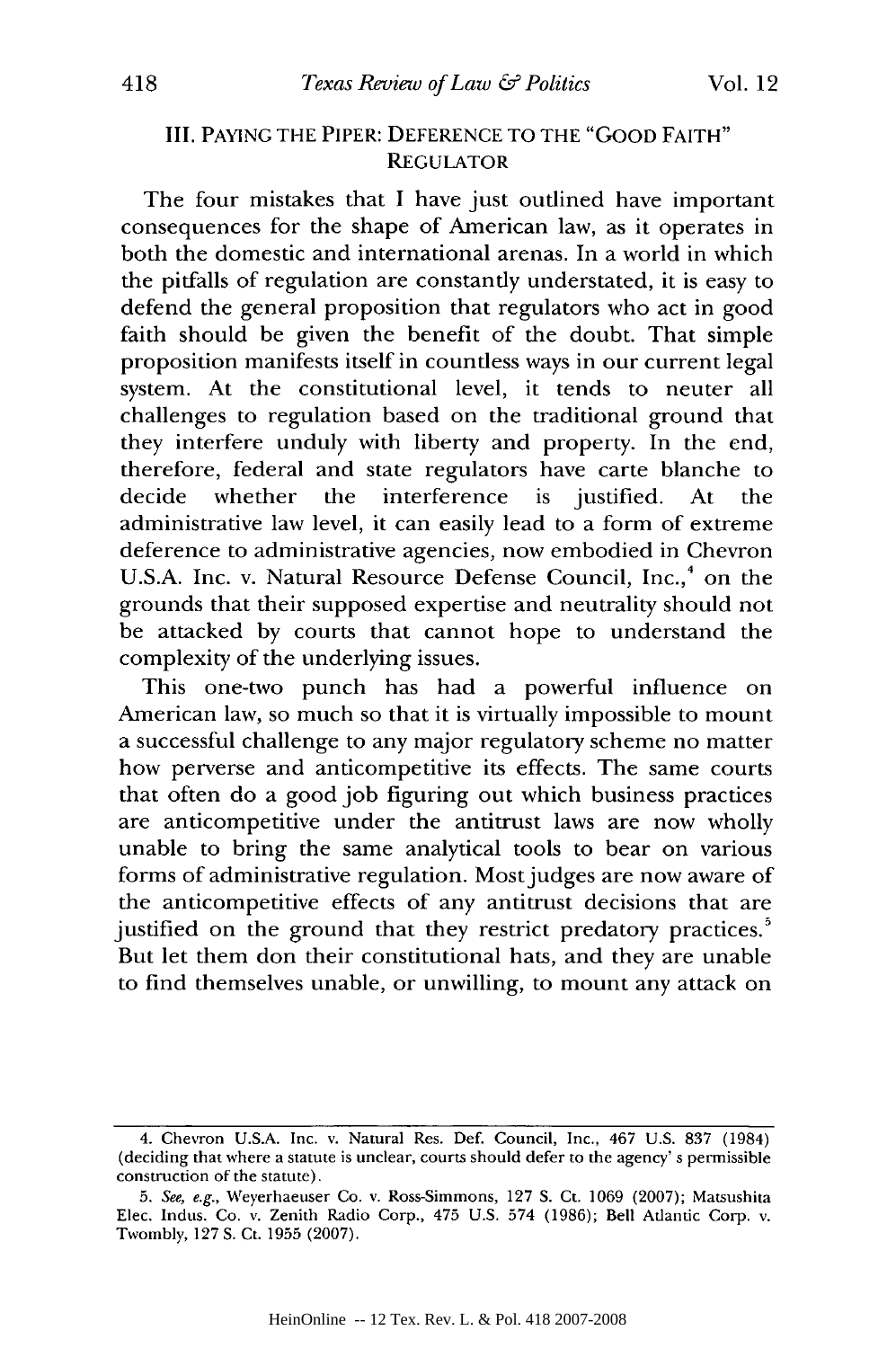grotesque systems of cartelization that characterize so much legislative activity. $6$ 

In adopting this deferential stance, modern constitutional law turns the great insight of Frederic Bastiat on its head. Bastiat thought of government as a device that lets each person put his hand into the pocket of his neighbor.<sup>7</sup> That happens all too often, but in fact one, perhaps "the," reason people need government is that the mutual renunciation of private force, which cannot be achieved by voluntary agreement alone, creates genuine Pareto improvements,<sup>8</sup> even after taking into account the taxes that are needed to make this regulation function. Given the evident existence of at least some Pareto improvements, the task of the regulator is to figure out whether or not their new legal regime has created a rising tide for all ships or whether or not that regime has simply shifted the ballast from one side of the ship to the other. Too much tilt and the ship is in danger of capsizing, which could lead to some adjustments to reestablish a preferred balance.

The twin assumptions of rational basis constitutional law and *Chevron* deference administrative law now take on a more ominous interpretation. The passionate defenders of big government have made the (undeserved) presumption of good faith well nigh irrefutable. Courts are all too willing to assume that regulation raises all ships equally, or alternatively, it does not matter whether it does or not. But there is an unfortunate feedback loop between the level of judicial review and the quality of the regulation. The less courts scrutinize the way in which regulation takes place, the more likely it is that the legislature will pass faction-ridden regulation. While the cat is away, the mice will play.

### IV. SECURITIES REGULATION AND SARBANES-OXLEY

How then do these difficulties play out in connection with the present regulation of securities markets? Here let me make only

*<sup>6.</sup> See, e.g.,* Parker v. Brown, 317 U.S. 341 (1943) (establishing that restraint of trade or monopolization resulting from valid governmental action, as opposed to private action, does not violate the Sherman Act).

<sup>7.</sup> FREDERIC BASTIAT, *The State, in* SELECTED ESSAYs **ON** POLITICAL **ECONOMY** 140, 144 (1964) ("The state is the great fictitious entity by which everyone seeks to live at the expense of everyone else.").

<sup>8.</sup> A Pareto improvement is an improvement to one aspect of a system that does not harm any other aspect.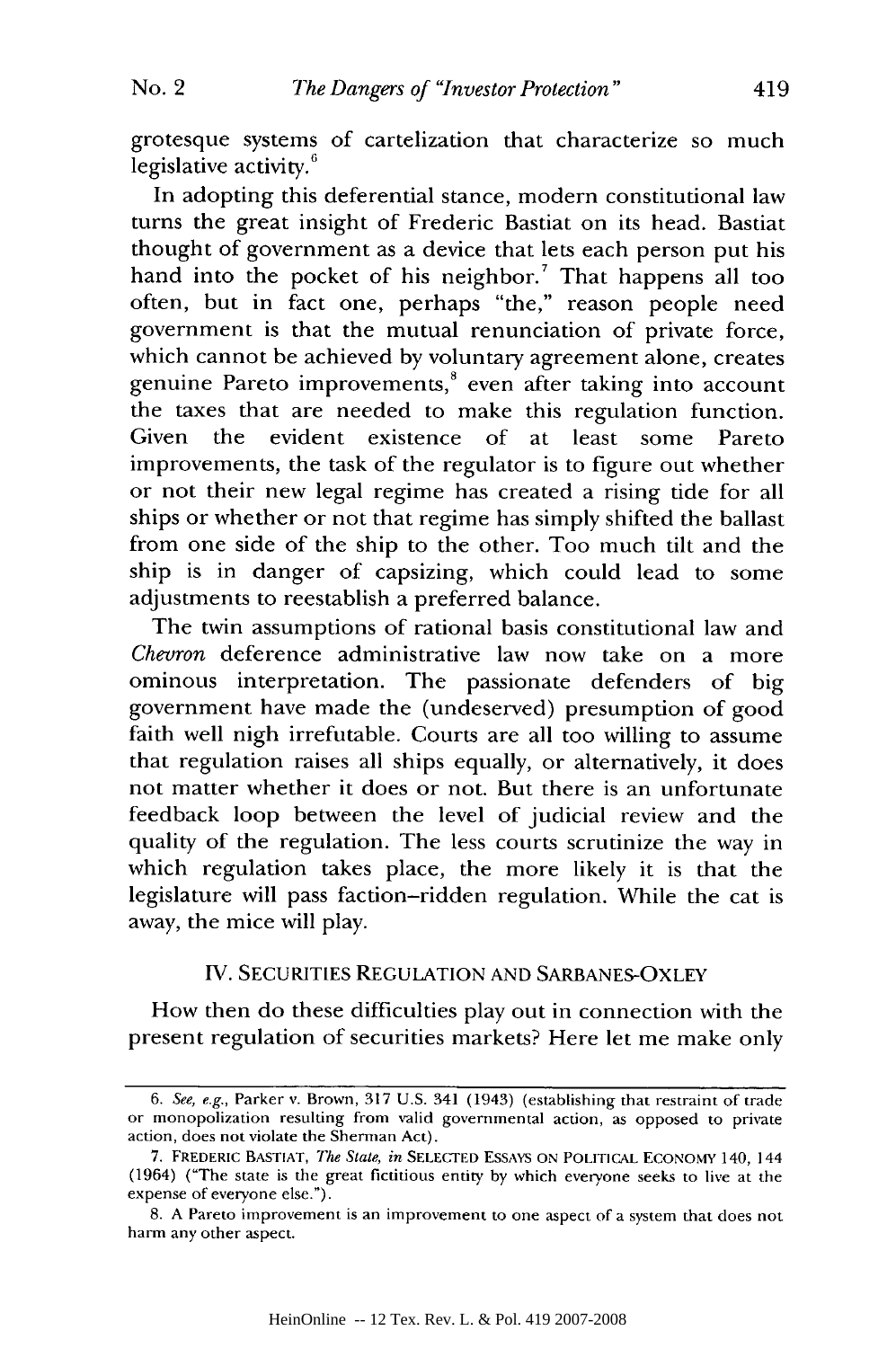two points. The first concerns the rate of depreciation of old regulation and the second concerns the dangers associated with regulatory innovation.

#### *A. Down with the Small Investor!*

On the first issue, begin with this heretical question: why do we need the Securities Exchange Commission (SEC) anyway? Essentially, in 1932 the market had a large number of small individual traders, and there was the real question about whether or not they could be bilked or cheated with wash sales and lots of other market manipulations to which direct regulation could provide a helpful antidote.<sup>9</sup> But let us assume that the system made sense when first introduced. Is there any reason to think that it is not completely obsolete today? I put aside here such ridiculous and outdated practices of sending various proxies and reports through the mails, to talk about the more fundamental question of when regulation works and when it does not.

The key premise is this: no unitary system of regulation works well with respect to heterogeneous communities and trading. Stated otherwise, the larger the variation in the regulated population, the less effective is any resort to one-size-fits-all models. The point surely applies to capital markets in which all may participate. There are, beyond doubt, dolts on the one hand and whizzes on the other. One cannot create a uniform set of rules that works for everybody, and the only way one can stop this is basically to adopt a new policy that sharply reduces the mandate of the Securities and Exchange Commission. The small investor be damned, to paraphrase Mr. Vanderbilt.<sup>10</sup> Updated and sanitized, what that proposition says to members of the unwashed public is that they should let others invest on their behalf, be it through a mutual fund, a financial representative, or any other cooperative that they might choose to join. Knowing that these options are available in abundance, the SEC will craft its rules not for slowpokes but only for speed demons

*<sup>9.</sup> See, e.g.,* Banking Act of 1933, Pub. L. No. 73-65, 48 Stat. 162; Jonathan Z. Cohen, Comment, *The M~ellon Bank Order: An Unjustifiable Expansion of Banking Powers,* 8 **ADMIN.** L.J. AM. U., 335, 335 (1994) (criticizing the expansion of regulations implemented in response to the Great Depression).

<sup>10.</sup> Michael Binyon, *The Right Kind of Lines on the Track,* THE TIMES (London), May 27, 2006, at 12.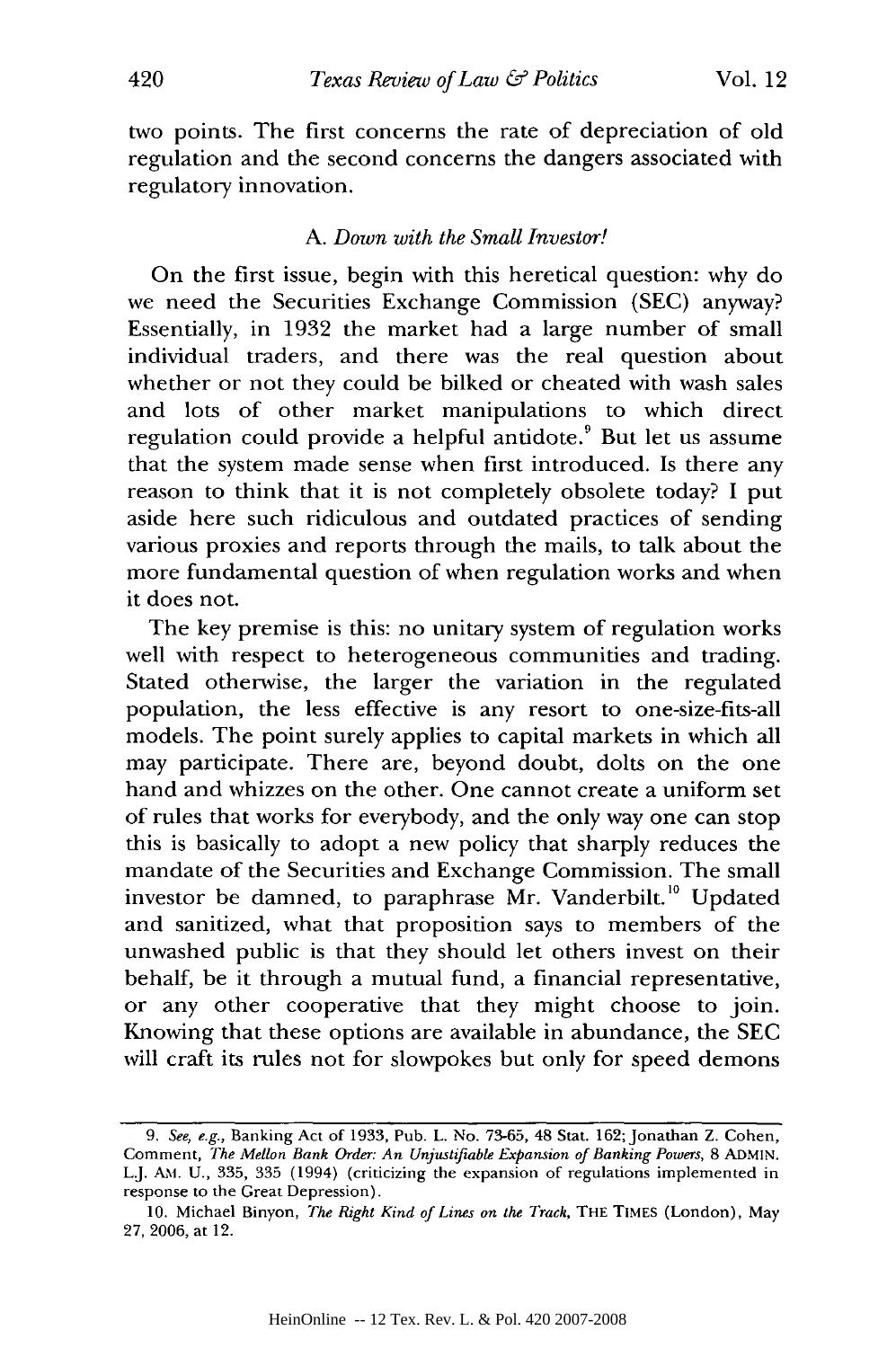#### *The Dangers of "Investor Protection"* **No. 2**

because anyone can hire a speed demon. At that particular point, all professional players-the Fidelitys and the Smith Barneys-can be subject to an explicit array of fiduciary obligations that by contract protect investors from various forms of abuse. Once this is done, the SEC operates on principles akin to NASCAR insofar as it superintends only professional drivers. Uniform ability allows for higher speeds, in driving and exchange transactions. A fundamental reorientation of the whole SEC is manifestly in order.

421

#### B. *Independent Directors*

The errors in institutional design deal not only with the large questions, but also smaller, but still critical, issues. One of the buzz words of the past decade or so has been the claim that a sound Board of Directors requires a large dose of independent directors." But what is the source of this claim? Once again all boards are not the same, so that the only theoretical prediction that we can make is this: different boards require different mixes of inside and outside directors. The "right" answer in any case will depend on a full array of factors. What are the core competences of current members of the corporate management? How many outsiders are available? What sorts of challenges face the corporation, and so on? So sometimes they are and sometimes they are not. Or more accurately, in some cases, more or fewer outside directors could be called for. The hard challenge for regulation asks this question: what information does Congress or the SEC, or indeed any specialized body, have about the proper mix for a particular firm? The fact that we see variation in responses does not mean that some firms lag behind another. It is just more proof of the risks in following any one-size-fits-all approach. Let those who bear the consequences of any mistakes make the choices.

Unfortunately, the current regime pushes in the opposite direction. The moment these outside directors are conceived as saviors, they will be subject to additional duties that are likely to scare competent people away.<sup>12</sup> Thus the law makes it harder to

*<sup>11.</sup> See* Sarbanes-Oxley Act § 301 (creating independence requirements for members of public company audit committees).

<sup>12.</sup> *See, e.g.,* Sarbanes-Oxley Act § 305 (codified as amended in scattered sections of 15 U.S.C.) (Officer and Director Bars and Penalties); *id.* at § 1105 (Authority of the Commission to Prohibit Persons from Serving as Officers or Directors).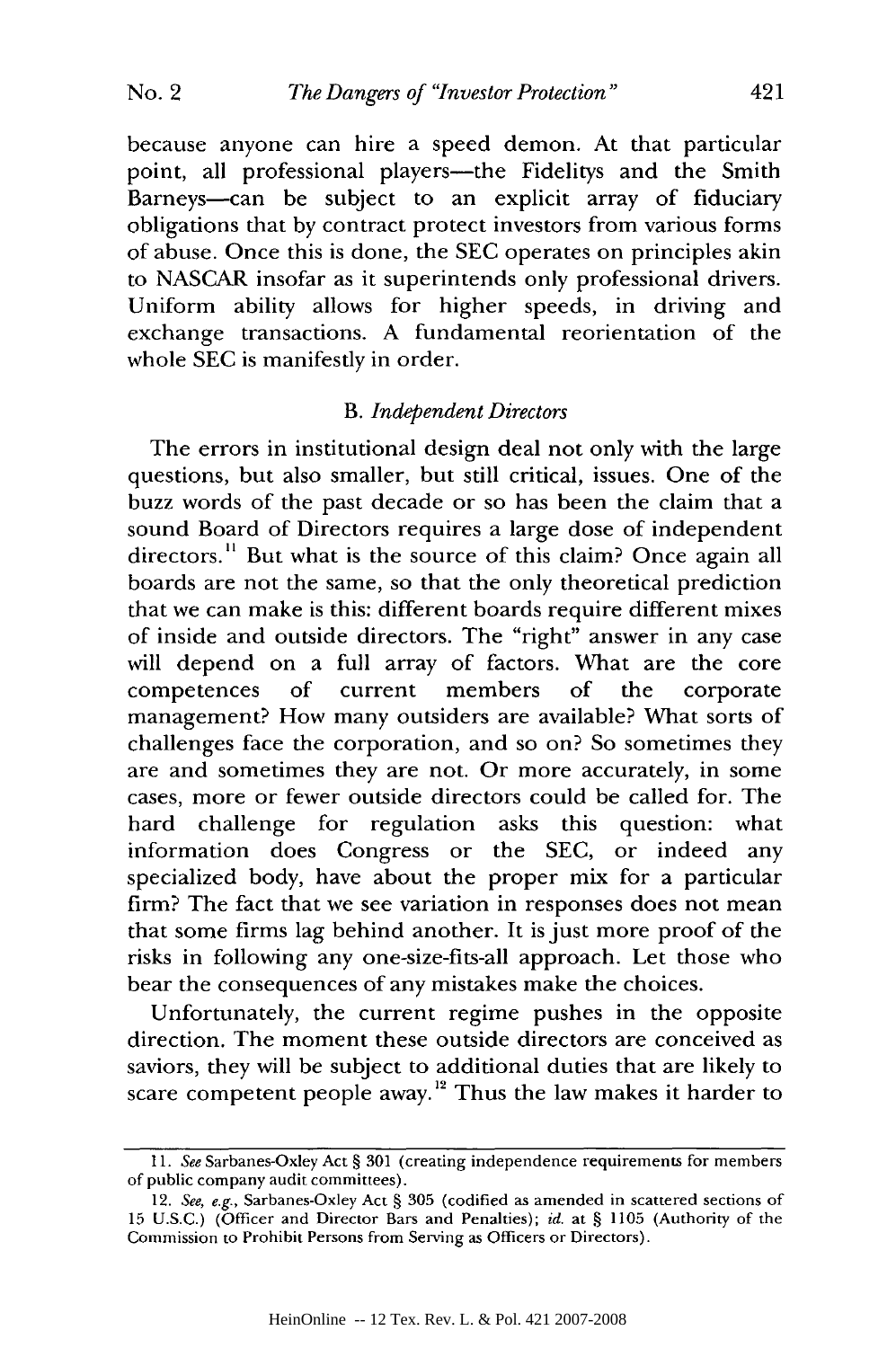recruit independent directors. Then their duties are so onerous that they lose their independence. This movement does not count as progress, but as yet another illustration of the law of unintended consequences.

The explanation for this change is easy to identify. The political situation was most propitious for the passage of Sarbanes-Oxley, for the Bush administration was under heavy political pressure to "do something" about the corporate scandals, such as Enron and WorldCom, that occurred in the previous few years.<sup>13</sup> So its short-term decision is driven by tactical considerations relevant to the then upcoming off-year 2002 election, without any real consideration to its long term implications on the structure of capital markets. True to form, the regulation is defended in part for its prudence, but it produces more dramatic responses than many had anticipated.

Once the legal rules are put into place, the private parties are faced with developing internal controls and practices that are perceived as needed to deal with civil, and perhaps even, criminal liability. I can recall speaking at meetings of corporate directors where the anxiety levels were so high that people were worried whether they could keep their own handwritten notes without fear of incurring additional risks of liability.

### V. THE PREDICTABLE CONSEQUENCES

The uncertainty about the statute has, of course, ramifications in the international market. The direct costs of compliance are high, but these do not exhaust the total costs. Firms that are worried constantly about potential civil and criminal litigation develop defensive postures. Their boards are less concerned with innovation and more concerned with compliance. That mission shift does not go unnoticed by firms that have options to relocate overseas, so the American capital markets lose two ways. Some firms decide that it is better to delist on the American exchanges than to pay the costs of compliance. Others decide that they will not operate in the United States at all. Still others decide that they prefer to go private in order to avoid the strain. Still others decide to avoid or delay going public for the same reason.

**<sup>13.</sup>** Scott Woolley, *Feel-Good Justice,* FORBES,June 23, 2003, at 52.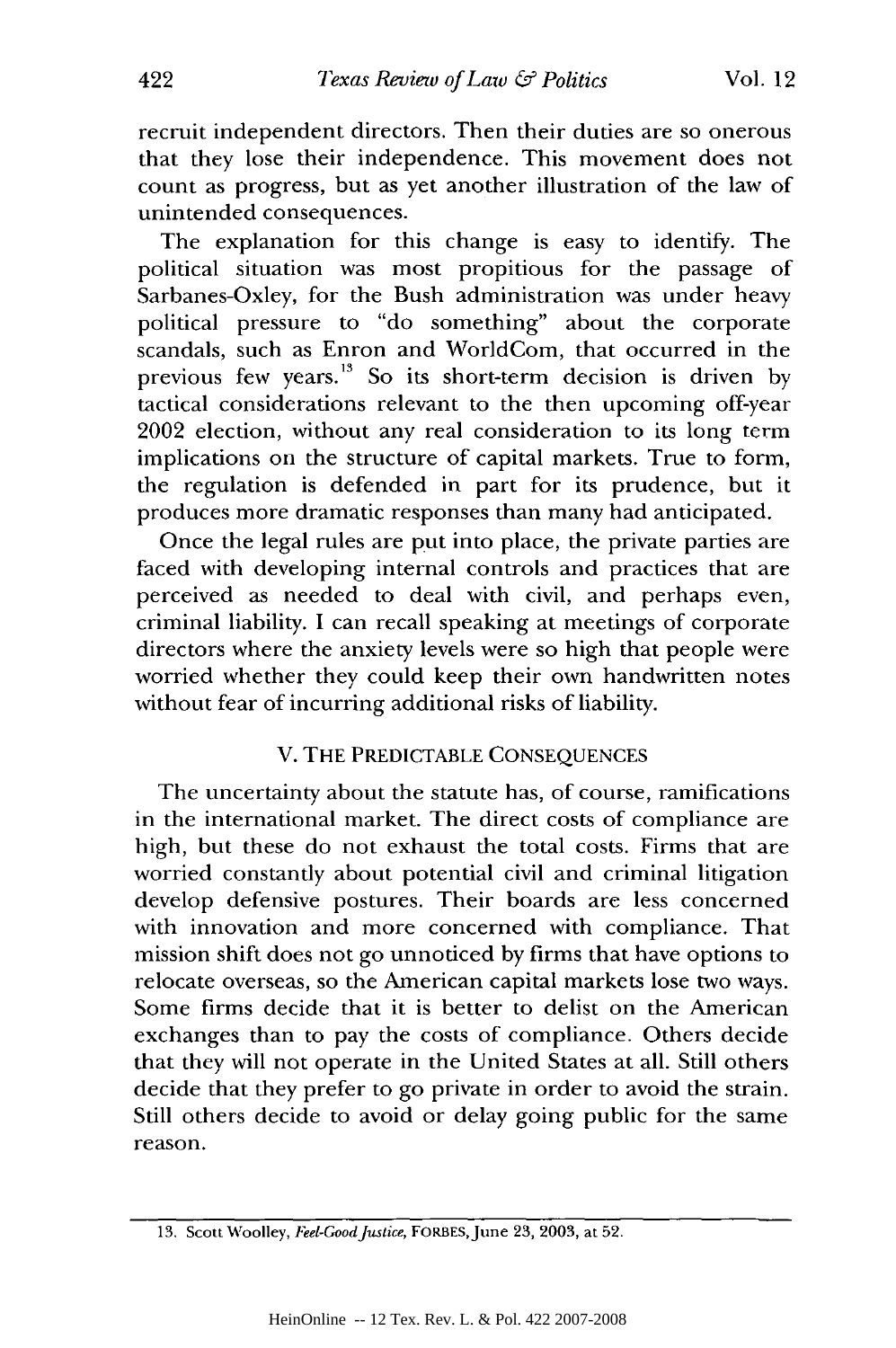What is going on here? For many years, the United States had a strong reputation as the home of capital markets. In part, this was due to the general corruption-free environment. In part, it was due to weaknesses that existed in overseas markets. There is little that the United States can do to prevent the improvements in regulation or financial sophistication by its overseas competitors. But there is much that it can do to deal with the situation within its borders. And it hardly helps the situation for outsiders to doubt that the United States offers a hospitable regulatory environment, only to discover that they would be well advised to take sovereign risk as a serious issue. And once foreign investors anticipate sovereign risk, one rational response is for them to diversify their holdings away from the risky sovereign in order to be able to play one sovereign off against another. Just that perception is enough for U.S. capital markets to lose their dominant position.<sup>14</sup> These intangible reputation losses are hard to reverse, especially when other nations turn out to provide services comparable to our own.

The fear of regulation thus induces other forms of behavior. If public offerings carry with them serious risks, then firms will seek ways to minimize those risks. One response is to interpose new entities between the public and the new offering. Thus firms that specialize in making private offerings to pension funds and large insurance companies adopt just this strategy. The new approach is to strike deals with large entities that represent many individuals,<sup>15</sup> not dealing with the individuals themselves. In effect, the private model implements the approach the SEC should take toward the storied small investor.

The consequences of this shift are hard to evaluate. Perhaps this strategy, which slights public offerings, would be preferred in any regulatory environment. But there is some reason to think that this is not the case. After all, public offerings were once more common than they are today,<sup>16</sup> there are some efficiency losses that follow when the shift is induced by

*<sup>14.</sup> See* SOVEREIGN RISK AND FINANCIAL CRISES (Michael Frenkel, Alexander Karmann **&** Bert Scholtens eds., Singer Publishing 2004) (discussing diversification as a response to sovereign risk).

<sup>15.</sup> *See* Kasper Meisner Nielsen, *Institutional Investors and Private Equity,* 12 OXFORD REV. OF FIN. 185 (2008) (discussing the high degree of invesunent in private equity markets by hedge funds and other institutional investors).

**<sup>16.</sup>** Allyce Bess, *Bakers Footwear Makes Imprint on NASDAQ Its First St. Louis-Area IPO in Two Years,* ST. LOUIS POST-DISPATCH, Feb. 6, 2004, at **C1.**